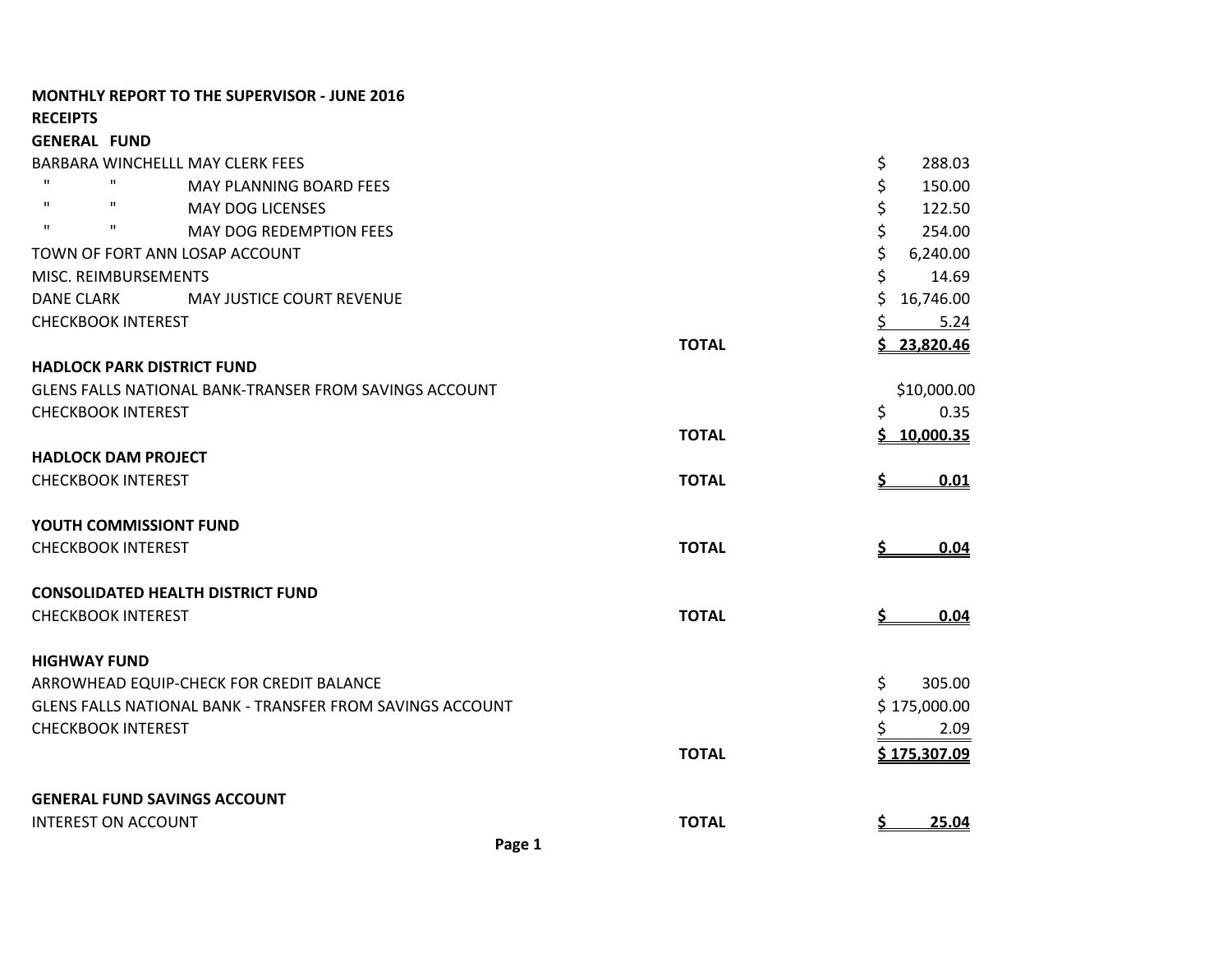| <b>HADLOCK PARK DISTRICT SAVINGS ACCOUNT</b> |                |                |                                 |                |
|----------------------------------------------|----------------|----------------|---------------------------------|----------------|
| <b>INTEREST ON ACCOUNT</b>                   |                |                | \$<br>26.89                     |                |
|                                              |                | <b>TOTAL</b>   | 26.89                           |                |
| <b>HIGHWAY FUND SAVINGS ACCOUNT</b>          |                |                |                                 |                |
| <b>INTEREST ON ACCOUNT</b>                   |                | <b>TOTAL</b>   | \$<br>33.29                     |                |
| <b>LOSAP SAVINGS ACCOUNT</b>                 |                |                |                                 |                |
| <b>INTEREST ON ACCOUNT</b>                   |                | <b>TOTAL</b>   | \$<br>0.92                      |                |
| <b>TRUST &amp; AGENCY FUND</b>               | <b>HIGHWAY</b> | <b>GENERAL</b> | <b>HADLOCK PARK DISTRICT</b>    |                |
| <b>NYS RETIREMENT</b>                        | \$<br>788.76   | \$<br>472.51   | \$                              |                |
| <b>HEALTH &amp; DENTAL INSURANCE</b>         | \$13,505.33    | \$<br>1,360.22 | \$                              |                |
| <b>STATE TAX</b>                             | \$1,456.82     | Ś.<br>1,045.40 | \$<br>118.83                    |                |
| <b>FEDERAL TAX</b>                           | \$3,457.00     | 3,757.04       | \$<br>423.00                    |                |
| <b>FICA</b>                                  | \$4,956.98     | 3,227.08       | \$<br>864.18                    |                |
| <b>CHILD SUPPORT</b>                         | \$1,986.54     | 136.31         | \$                              |                |
| <b>CREDIT UNION</b>                          | \$<br>725.00   | \$<br>984.00   | \$                              |                |
| <b>AFLAC</b>                                 | 117.65         | 64.80          |                                 |                |
| <b>TOTALS</b>                                | \$26,994.08    | 11,047.36      | Ś<br>1,406.01                   |                |
| <b>CHECKBOOK INTEREST</b>                    |                | \$<br>0.17     |                                 |                |
|                                              |                | <b>TOTAL</b>   | \$39,447.62                     |                |
| <b>DISBURSEMENTS</b>                         |                |                |                                 |                |
| <b>GENERAL FUND</b>                          |                |                | <b>HIGHWAY FUND-T/W</b>         |                |
| STATE COMPTROLLER - MAY JUSTICE COURT        |                | \$11,292.50    | <b>ABSTRACT</b><br><b>TOTAL</b> | 7,383.30<br>S. |
| <b>PAYROLL</b>                               |                | 21,150.18      |                                 |                |
| <b>TOWN SHARE FICA</b>                       |                | 1,613.54<br>\$ |                                 |                |
| <b>TOWN BOARD EXPENSE</b>                    |                | \$<br>333.39   | <b>HIGHWAY FUND - O/V</b>       |                |
| <b>JUSTICE COURT EXPENSE</b>                 |                | \$<br>268.76   | <b>PAYROLL</b>                  | \$32,930.62    |
| <b>SUPERVISORS EXPENSE</b>                   |                | \$<br>245.87   | <b>TOWN SHARE FICA</b>          | 2,478.49       |
| YOUTH PROGRAM                                |                | \$<br>600.00   | ABSRACT                         | \$150,482.91   |
| <b>ASSESSORS EXPENSE</b>                     |                | 3,006.73       | <b>HEALTH INSURANCE</b>         | \$13,090.93    |
| <b>TOWN CLERKS EXPENSE</b>                   | Page 2         | \$<br>118.19   | <b>TOTAL</b>                    | \$198,982.95   |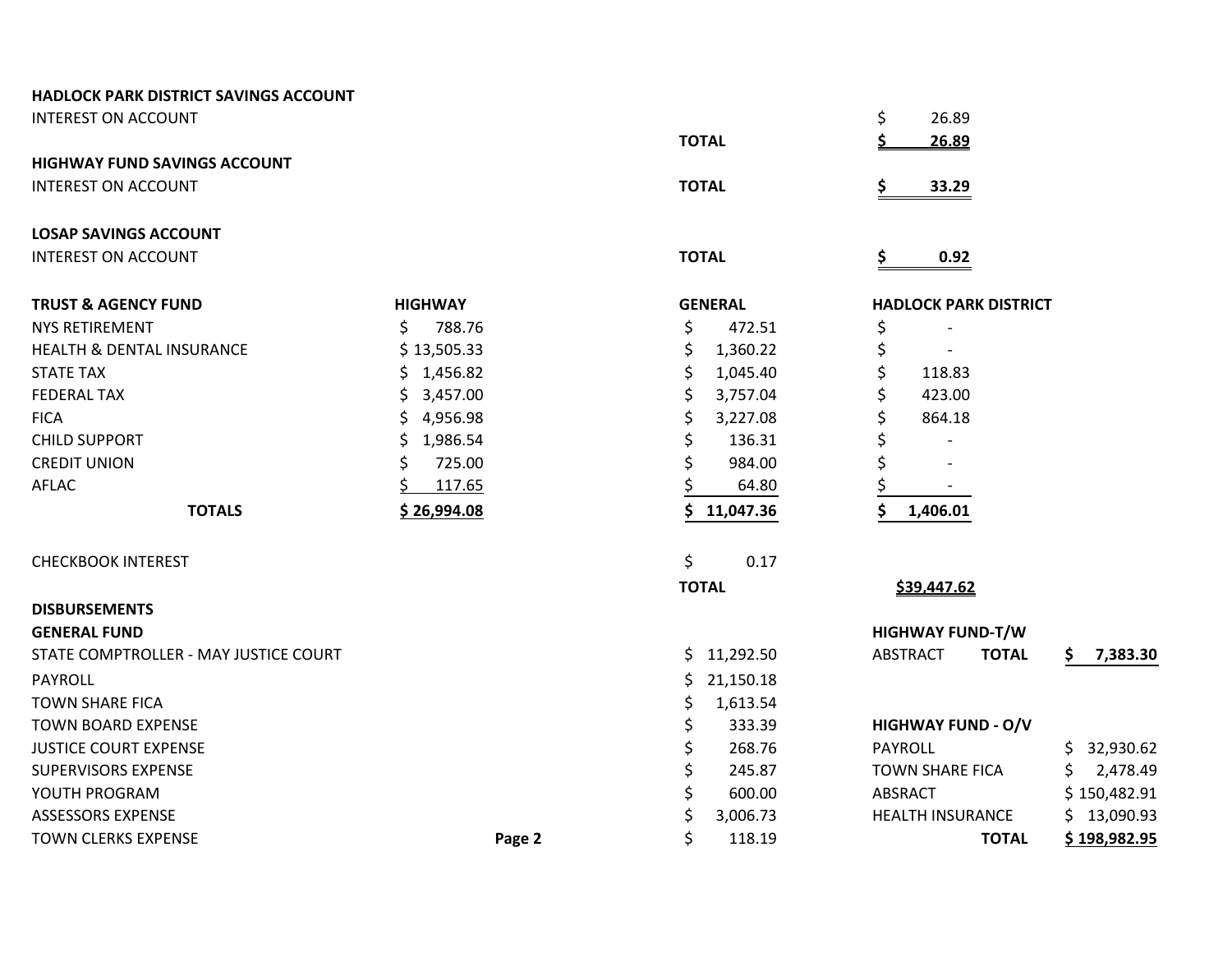| <b>ATTORNEY EXPENSE</b>                                   |              | \$        | 15,145.54                |                                |                |
|-----------------------------------------------------------|--------------|-----------|--------------------------|--------------------------------|----------------|
| <b>BUILDINGS EXPENSE</b>                                  |              | Ś         | 1,397.90                 | <b>TOTAL HIGHWAY</b>           | \$206,366.25   |
| <b>CENTRAL COMMUNICATIONS</b>                             |              | \$        | 91.12                    |                                |                |
| <b>CENTRAL MAILINGS</b>                                   |              | \$        | 306.99                   | <b>TRUST &amp; AGENCY FUND</b> |                |
| UNALLOCATED INSURANCE                                     |              | \$        | $\overline{\phantom{a}}$ | <b>FICA</b>                    | \$<br>9,092.12 |
| SAFETY INSPECTION EXPENSE                                 |              | \$        | 84.76                    | <b>STATE TAX</b>               | Ś<br>2,621.05  |
| FIRE COMPANY - FUEL                                       |              | \$        | 194.12                   | <b>FEDERAL TAX</b>             | 7,644.04       |
| HIGHWAY SUPERINTENDENT EXPENSE                            |              | \$        | 150.00                   | <b>HEALTH INSURANCE</b>        | 14,865.55<br>S |
| <b>STREET LIGHTS</b>                                      |              | \$        | 163.40                   | <b>CREDIT UNION</b>            | 1,709.00       |
| LOSAP SERVICE AWARDS CONTRIBUTION(PILOT KNOB)             |              | \$        | 6,240.00                 | <b>CHILD SUPPORT</b>           | \$<br>2,122.85 |
| PLANNING BOARD EXPENSE                                    |              | \$        | 100.00                   | AFLAC                          | \$<br>198.65   |
| <b>HEALTH INSURANCE</b>                                   |              | \$        | 1,301.04                 | <b>RETIREMENT</b>              | 1,261.27       |
| <b>VETERANS SERVICES</b>                                  |              | \$        | 621.45                   |                                |                |
| WASHINGTON COUNTY TREASURER - OVERPAYMENT OF MORTGAGE TAX |              | \$        | 785.46                   | <b>TOTAL</b>                   | \$39,514.53    |
| <b>DOG CONTROL</b>                                        |              | \$        | $\overline{\phantom{a}}$ |                                |                |
| <b>CEMETERIES</b>                                         |              | Ś.        | 296.24                   |                                |                |
|                                                           | <b>TOTAL</b> |           | \$65,507.18              |                                |                |
| <b>HADLOCK PARK DISTRICT</b>                              |              |           |                          |                                |                |
| <b>PAYROLL</b>                                            |              | \$        | 5,648.56                 |                                |                |
| <b>TOWN SHARE FICA</b>                                    |              | \$        | 432.09                   |                                |                |
| <b>ABSTRACT</b>                                           |              |           | 3,639.97                 |                                |                |
|                                                           | <b>TOTAL</b> | \$        | 9,720.62                 |                                |                |
| <b>HADLOCK DAM PROJECT</b>                                | <b>TOTAL</b> |           |                          |                                |                |
| YOUTH COMMISSION FUND                                     | <b>TOTAL</b> |           |                          |                                |                |
| <b>CONSOLIDATED HEALTH</b>                                | <b>TOTAL</b> | <u>\$</u> |                          |                                |                |
|                                                           |              |           |                          |                                |                |
| <b>GENERAL FUND SAVINGS ACCOUNT</b>                       | <b>TOTAL</b> | <u>\$</u> |                          |                                |                |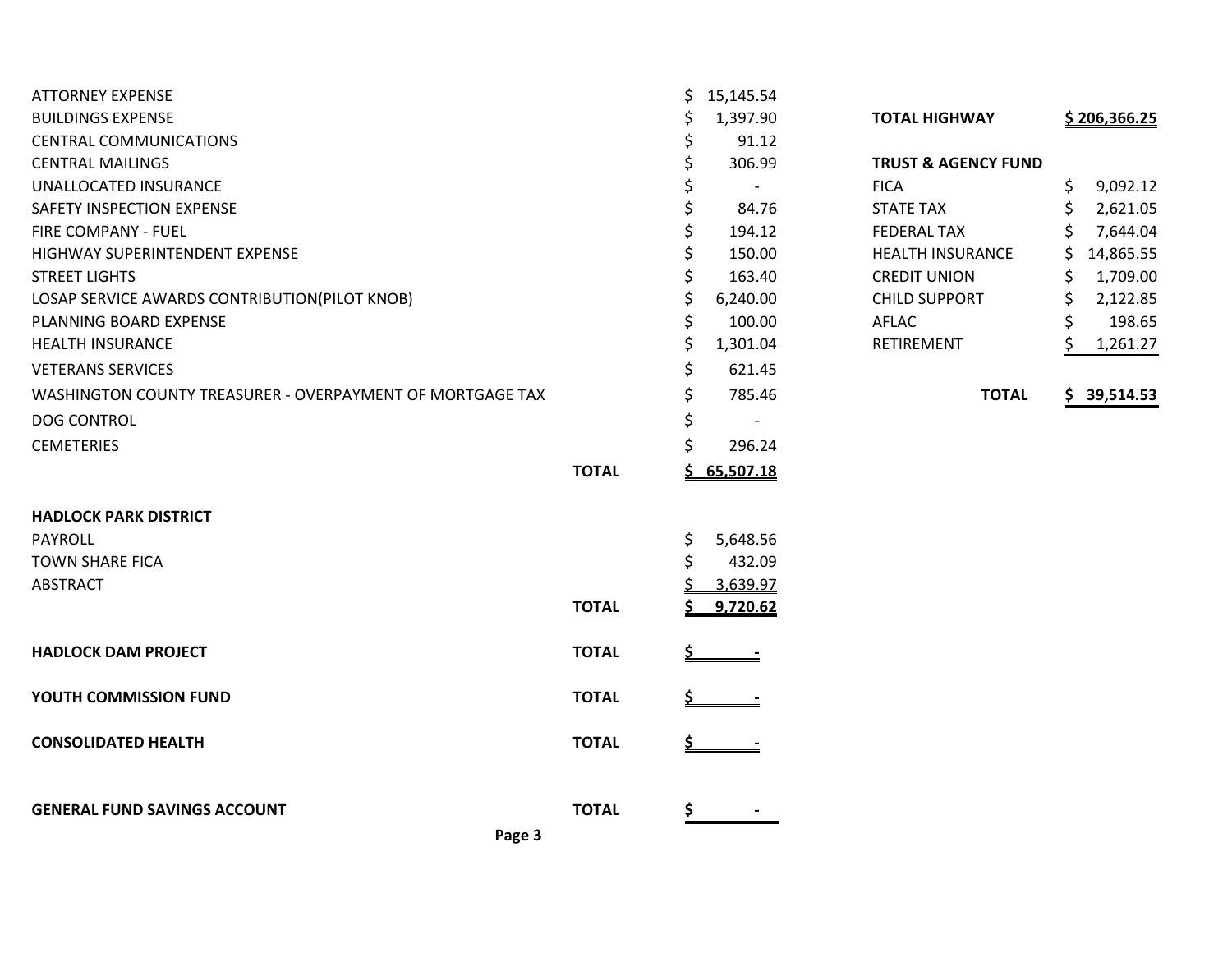| <b>HADLOCK PARK DISTRICT SAVINGS ACCOUNT</b>  |              |              |
|-----------------------------------------------|--------------|--------------|
| TRANSFER TO CHECKING ACCOUNT                  | <b>TOTAL</b> | \$10,000.00  |
| <b>HIGHWAY FUND SAVINGS ACCOUNT</b>           |              |              |
| TRANSFER TO CHECKING ACCOUNT                  | <b>TOTAL</b> | \$175,000.00 |
| LOSAP SAVINGS ACCOUNT                         |              |              |
| TRANSFER TO GENERAL FUND-SERVICE CONTRIBUTION | <b>TOTAL</b> | 6.240.00     |